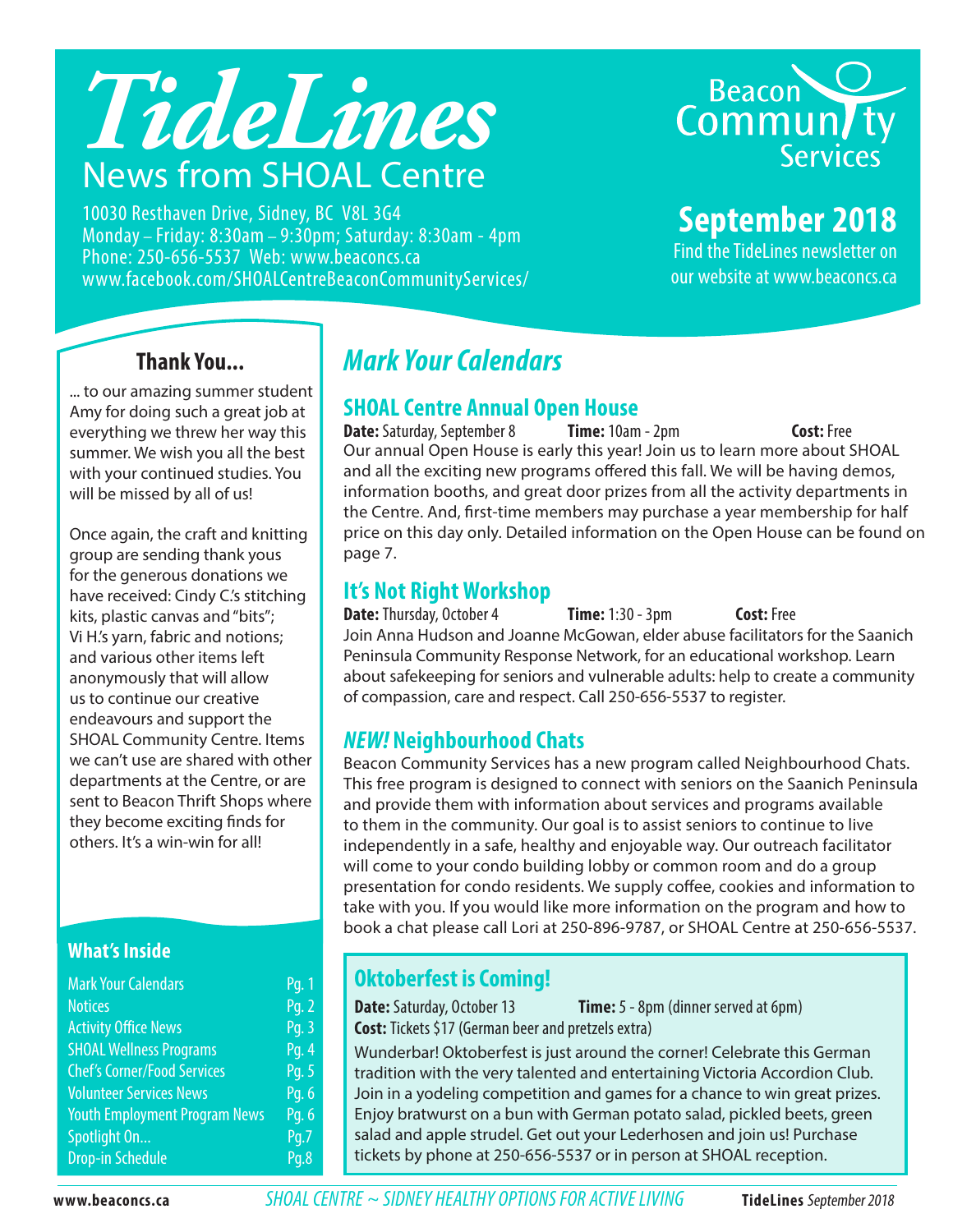

# *From the Director's Desk*

**Glenys Cavers, Director of Thrift Shops and SHOAL Centre**  *Beacon Community Services*

Phone: 250-656-5537 ext. 102 E-mail: gcavers@beaconcs.ca

September is always action packed at SHOAL Centre and this year is shaping up to be our busiest yet! We're very excited about our Annual Open House on Saturday, September 8. This will enable all of our new members to start new activities at the beginning of the sessions. All of our activity volunteers will be showcasing each activity and will be available to answer questions. We have over 100 volunteers who help make SHOAL a fun, welcoming, educational and happening place! We'll also have our program instructors, wellness leaders and SHOAL staff available to provide information and free demonstrations too! Information about Volunteer Services, Better at Home Program, Youth Employment Program, and rentals and catering will be available in the Auditorium. Whether you're a current, past or prospective member, we hope that you are able to join us that day to discover everything we have to offer at SHOAL Centre.

# *Notices*

### **Labour Day Long Weekend**

SHOAL Centre will be closed, Saturday, September 1 – Monday, September 3 for the Labour Day long weekend. SHOAL will be open at 11am and closed at 7pm on these days. The *Tides* at SHOAL Dining Room will be open regular hours.

### **Telus Pendant on the Go Seminar**

**Date:** Monday, September 17 **Time:** 1 - 2pm **Cost:** Free Learn how life can get easier with a medical alert system designed to support independent living – the Telus Pendant on the Go gives you peace of mind at home or on the go. Refreshments will be provided. Call 250-656-5537 to register.

### **Chronic Pain Self-Management Program**

**Date:** Tuesdays, September 25 - October 30 **Time:** 6:30 - 9pm **Cost:** Free This free six session workshop is for adults with any kind of ongoing pain. Family members and friends are welcome. Workshop includes how to: understand and manage symptoms; deal with stress and difficult emotions; safely maintain physical activity and improve flexibility, and communicate effectively with your health care team. Register through the UVic Institute on Aging and Lifelong Health by calling 1-866-902-3767.

### *NEW!* **Good Food Box Program**

Beacon Community Services is introducing the Good Food Box Program to the Saanich Peninsula. Order fresh produce for free pick-up at SHOAL. Place your order in advance at SHOAL Reception, or call 250-656-5537 for more information.

### **Private Suite Availability at Beacon's Brentwood House**

Brentwood House is a 17 suite licensed Dementia Care residence operated by Beacon Community Services. Residents are respected for who they are and have been, and live in a reassuring, familiar home environment with access to 24/7 secure care. Please contact the manager, Deb Carney, for information about availability by email at dcarney@beaconcs.ca, or call 250-589-3354.

### **The Gym with Savin Elite Training**

Chad Savin offers personal and group training, fitness assessments, Pilates classes and specialized group programs in the Gym at SHOAL. Call Chad directly at 1-250-895-1838 for more information and to book an appointment with him.

**SHOAL Community Centre Annual Membership •** \$50 per year (approx. 14¢ / day!) • Memberships are non-refundable

- Reduced rates on drop-in programs and registered classes A 10% discount on facility rentals
- Includes a Beacon Community Services membership Use of free wireless internet
- 
- 
- 
- Free seminars and workshops  **A** free coffee and scone or cookie on your birthday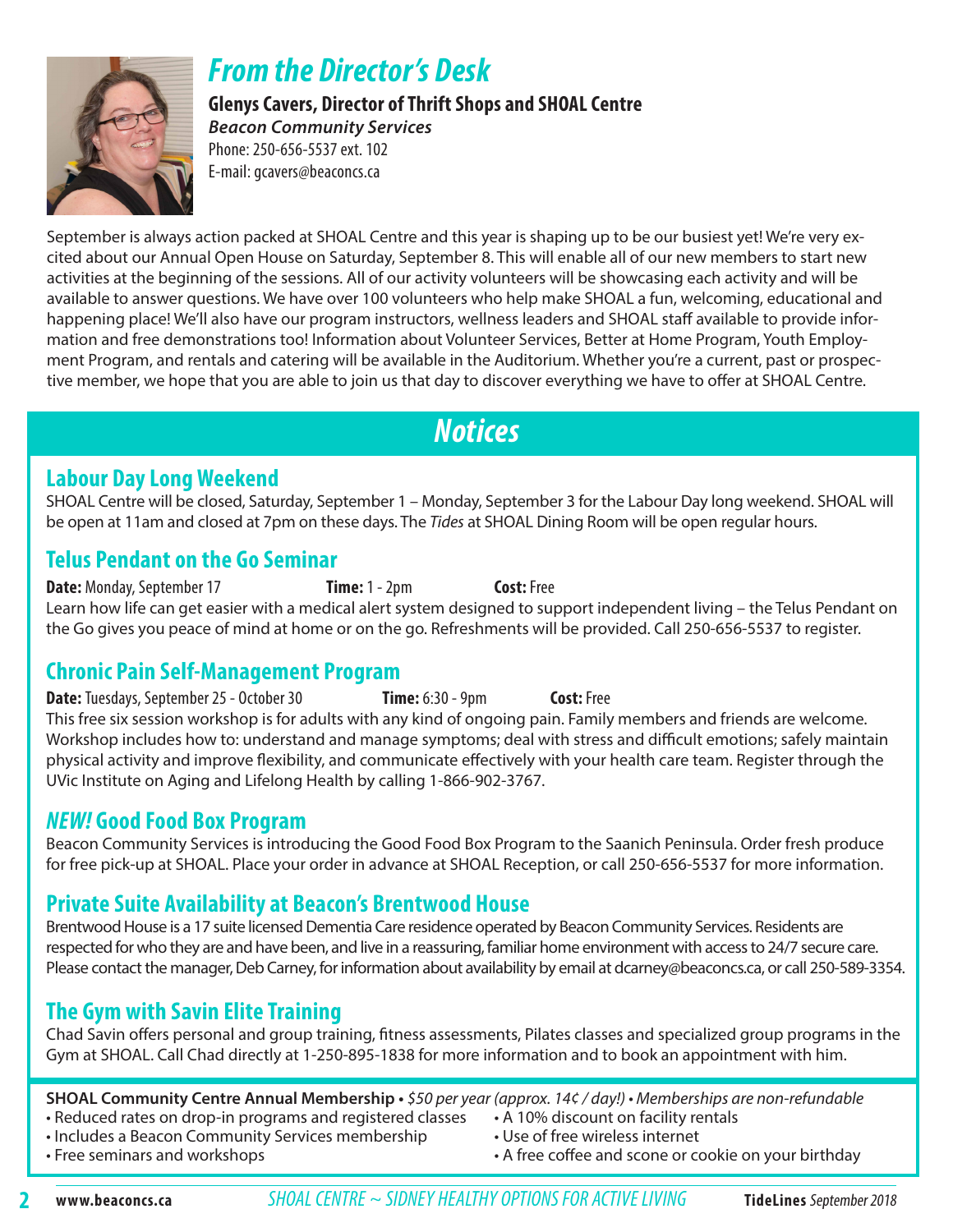# *News from the Activity Office*



### **Jennifer Van Es, Activities and Rental Coordinator**

Phone: 250-656-5537 ext. 117 E-mail: jvanes@beaconcs.ca

### *Call to Register for these Courses*

### **Gentle Chair Yoga (Co-Ed)**

**Date:** Fridays, September 7 - October 26 (7 classes); *no class Sept. 28* **Time:** 12:30 - 1:30pm **Cost:** \$78.75; \$12 Drop-in Instructor Kathleen Fournier leads these gentle yoga classes.

### *NEW!* **Active Tai Chi**

**Date:** Mondays, September 10 - 24 (3 classes) **Time:** 10:30 - 11:30am **Cost:** \$37.80; \$15.75 Drop-in A "soft" Chinese martial arts program. It is more dynamic than slow motion Tai Chi and is a great anti-aging remedy.

### **Retro Chair-Fit Yoga**

**Date:** Mondays, September 10 - 24 (3 classes) **Time:** 1:30 - 2:30pm **Cost:** \$37.80; \$15.75 Drop-in This unique class offers 50s/60s music with low impact movement, arms and core strengthening with small weights yoga stretch and breath work. Mov'n and groov'n in a fun filled atmosphere – laughter is a must!

### **Meditation**

**Date:** Mondays, September 10 - October 22 (6 classes); *no class Oct. 8* **Time:** 6:30 - 7:45pm **Cost:** \$54; \$10.50 Drop-in Begin with a meditation followed by a Buddhist teaching, a tea break, and ending with another meditation.

### **Therapeutic Yoga (Co-Ed)**

**Date:** Tuesdays, September 11 - 25 (3 classes) **Time:** 1:30 - 2:30pm **Cost:** \$37.80; \$15.75 Drop-in This specialized class is designed for people with challenging physical conditions. Movement is done sitting and/or standing. Small weights for strengthening, scarves for stretching, balance poses and breathwork.

### **Tai Chi**

**Date:** Tuesdays, September 11 - October 16 (6 classes) **Time:** 10 - 11am **Cost:** \$70; \$12 Drop-in 18 easy to follow Qi Gong movements suitable for all levels.

### *NEW!* **Sit and Stay Fit**

**Date:** Tuesdays/Thursdays, September 11 - October 18 (12 classes) **Time:** 9:30 - 10:10am **Cost:** \$60

This class is designed to improve strength and mobility while being seated on a chair. Learn strategies that you can do at your own pace and transfer to real life needs.

### *NEW!* **Slow Motion Tai Chi**

**Date:** Thursdays, September 13 - 27 (3 classes) **Time:** 10:30 - 11:30am **Cost:** \$37.80; \$15.75 Drop-in Improves breathing, balance, relaxation, joint mobility and strength.

### *NEW!* **Relaxation: Meditation & Dreamwork**

**Date:** Fridays, September 14 - 28 (3 classes)

**Time:** 10:30 - 11:30am **Cost:** \$37.80; \$15.75 Drop-in A journey to help your unconscious to further develop your most subtle mental, emotional and spiritual abilities, and generate an inner state of peace and well-being.

### **Beginners Pottery**

**Date:** Friday, September 21, ongoing **Time:** 2 - 4pm **Cost:** Free for members; \$10 supply fee

This course will cover the basic methods of hand building and glazing. You will take away 3 finished pieces and must be willing to make 1 - 2 pieces a month to donate to our Christmas Craft Fair in November.

### **Beginners Bridge**

**Date:** Mondays, September 24 - November 5 (6 classes); *no class Oct. 8* **Time:** 1 - 4pm **Cost:** \$35 Come learn the basics of the great game of Bridge. This class is for beginners only. Class size limited to 8.

### **Balance Booster**

**Date:** Tuesdays/Thursdays, September 27 - November 6 (12 classes) **Time:** 10:20 - 11:20am **Cost:** \$110 This slow-paced class targets balance by using safe and effective exercises to increase strength, mobility and balance.

### **Well Balanced Hatha Flow Yoga**

**Date:** Mondays, Thursdays; *no class Sept. 3 & 10***Time:** 9 - 10am **Cost:** \$15.75 Drop-in or Punch Pass(\$126 for 10 classes; non-refundable) This class stretches and strengthens the whole body and is for beginners and experienced yogis alike. Class ends with a relaxing meditation.

### **Bootcamp Blast**

**Date:** Monday/Wednesday/Friday; *starting Sept. 10* **Time:** 8 - 9am **Cost:** Member: \$5.50 or Punch Pass(\$55 for 11 classes) ; Non-member: \$6.50

Looking for a fun and active way to start your day? This high energy class is just the class to help you achieve your fitness goals.

### **Minds in Motion®**

**Date:** Thursdays, ongoing **Time:** 1:30 - 3pm

**Cost:** Class price varies; call SHOAL reception at 250-656-5537 for price Minds in Motion® is designed for people diagnosed with Alzheimer's disease and other dementias, and a family, friend or caregiver. Enjoy light exercise, followed by activities or games and social time in a relaxed atmosphere. Refreshments provided.

**3**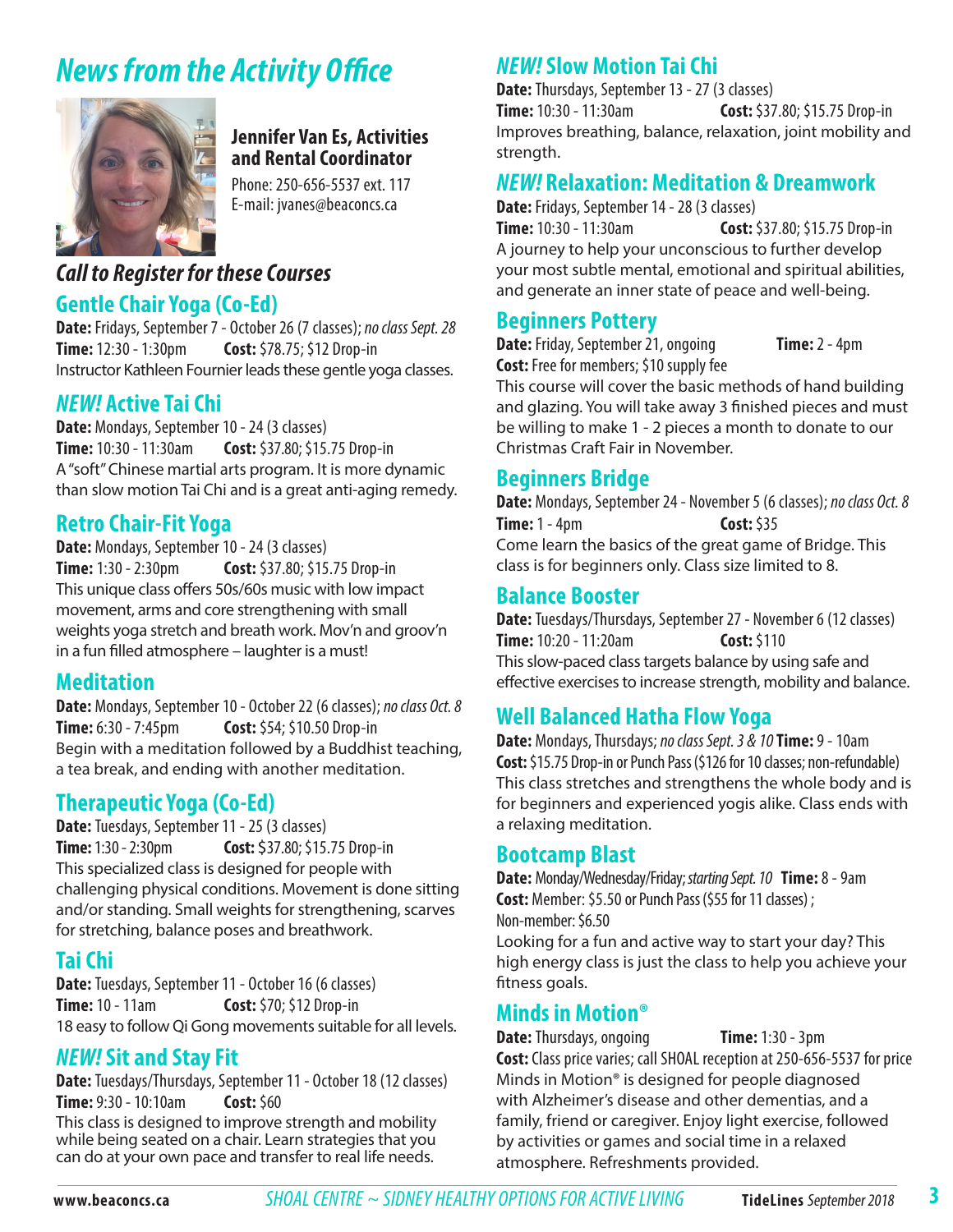# *Activities, cont...*

### *Drop-Ins to Note*

### **Saturday Sing-a-Long**

**Date:** Saturdays **Time:** 2 - 3 pm **Cost:** Members - Free; Non-members - \$3.50

# **Ukulele Jam**

**Time: 9:30 - 11am Cost:** Members - \$2; Non-members - \$3.50

### **Come Listen to Music**

**Victoria Accordion Club:** Sundays, September 9 & 30, 11am - 3 pm **Mendelssohn Choir:** Mondays, 6:30 -9pm **Sidney Wednesday Night Accoustical Jam:** Wednesdays, 7 - 9:45pm; *starting Sept. 12*  **The Splinters:** Tuesday, September 11, 2 - 3pm

### **Movie Nights**

**Date:** Friday, September 7: "Fun with Dick & Jane" Friday, September 21: "The Lake House" **Time:** 7pm **Cost:** Members - Free; Non-members - \$2

### *NEW!* **Game Night**

**Date:** Friday, September 28 **Time:** 7 - 9pm **Cost:** Members - \$2; Non-members - \$3.50 Enjoy an evening with friends playing a game of your choice – we have many games to choose from. Snacks, coffee, tea and cold drinks available for purchase.

### **Computer Clubs** *(By Appointment Only)*

**Friday:** computers & tablets **Time:** 1 - 3pm **Tuesday:** Apple products only **Time:** 11am - 1pm **Cost:** Members - \$2; Non-members - \$3.50

### *Health and Wellness Seminars*

### **Holistic Nutrition Discussion**

**Date:** Wednesday, September 5 **Time:** 1:30 - 3pm **Cost:** Members - Free; Non-members - \$3.50 Facilitated by Angela Cusicianna RHN. Learn about the importance of the body's acid-alkaline balance. Call 250-656-5537 to register.

# **Eat Your Way to Stay Healthy & Independent**

**Date:** Thursday, September 20 **Cost:** Free for everyone

Facilitated by Jenneke Van Hemert, registered dietician. Staying well-nourished as you age is the most important thing you can do for yourself to prevent falls, infection and disease. Come find out how you can stay on top of your health. Call 250-656-5537 to register.



# *Chef 's Corner*

**Chef, Karen Taylor** Phone: 250-656-5537 ext. 107 E-mail: chef@beaconcs.ca

# **SHOAL Open House Lunch Special**

Saturday, September 8

Choice of: Cream of Tomato Soup; House Soup *or* Green Salad

with a Chicken Caesar Salad Wrap *or* Egg Salad Sandwich

> and Dixie Cup Ice Cream

> > **\$10**

### **Tuck Shop Special: Cinnamon Buns**

**Date:** Friday, September 28 **Cost:** \$1.50

Who can resist a freshly baked cinnamon bun drizzled with sweet icing? It's a great fall treat! Bring a friend for coffee and a cinnamon bun – we hope to see you there!

# **Dining Room Hours and Prices**

Everyone Welcome! Call 250-656-5537 to make a reservation. All prices include tax. Gratuities are gratefully declined. We regret that we are unable to issue refunds for meals remaining on unused cards.

|               | <b>Time</b>   | Single<br><b>Meal</b> | <b>Meal Cards</b><br>(based on Single<br><b>Meal Pricing)</b> | <b>Larger Meal</b><br>Option |  |  |  |  |
|---------------|---------------|-----------------------|---------------------------------------------------------------|------------------------------|--|--|--|--|
| Lunch         | $12 - 1:30pm$ | \$8                   | \$105<br>(Save \$1 per meal)                                  | \$10                         |  |  |  |  |
| <b>Dinner</b> | $4:30 - 6$ pm | \$11                  | \$150<br>(Save \$1 per meal)                                  | \$15                         |  |  |  |  |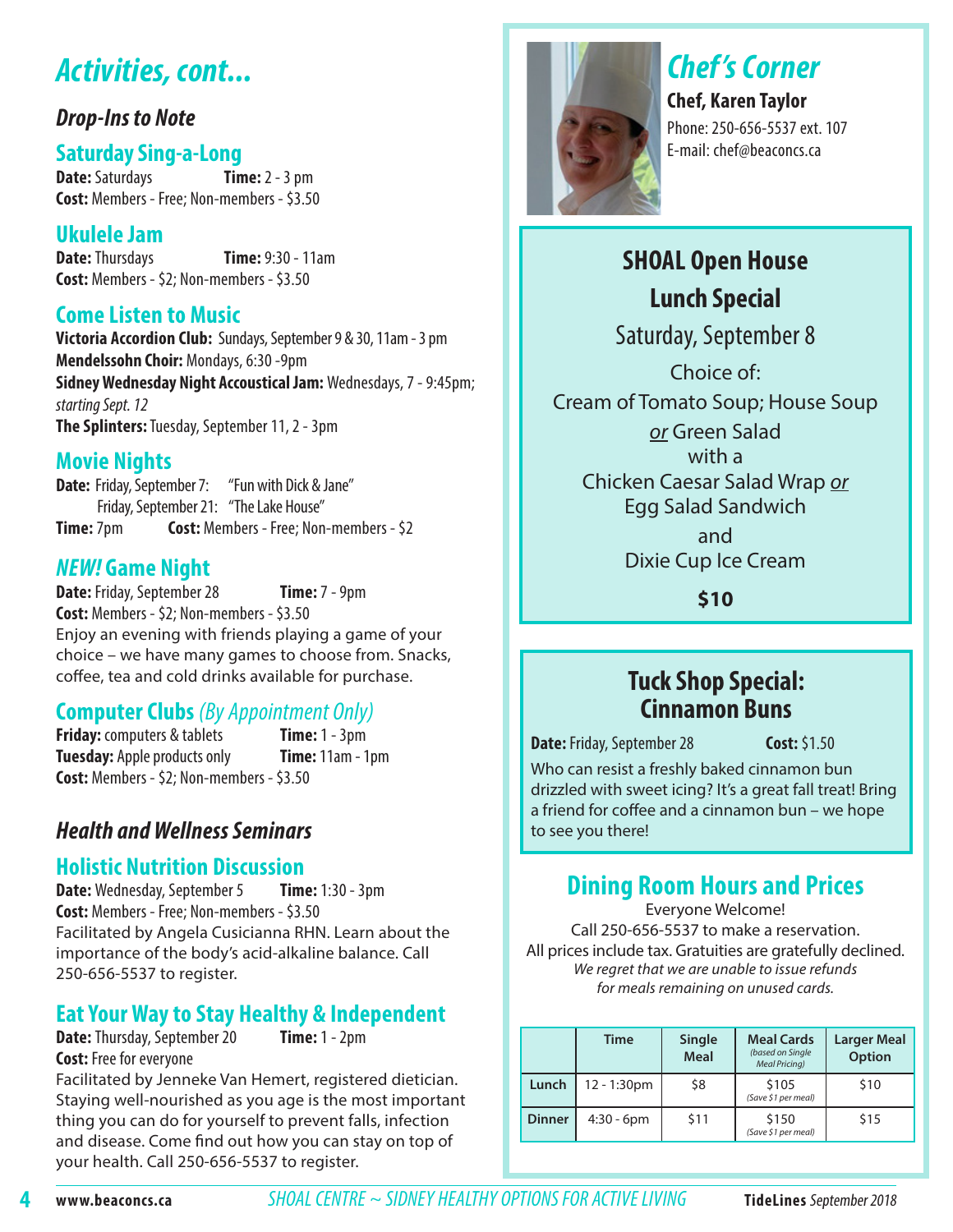# **Profile: SHOAL's Tai Chi Instructors**



Meet **Gerald Pachulski**, life coach in holistic fitness for Adults and Seniors. Gerald is a Psychotherapist, Master in Neuro-Linguistic Programming and an instructor in yoga, Tai Chi and Martial Arts. He has come to SHOAL to share with us the ancient and modern techniques of wellness and self-knowledge he has learned and developed over the last 40 years. His new specialty Tai Chi programs and holistic "Understanding Life – Strategies of Happiness" seminars will be offered here in the fall.

As an independent searcher, critical thinker and motivator, he realized that his calling was to empower people to: take responsibility for their health, emotional life and fitness, whatever their age; to inspire people to be open-minded and enthusiastic about leading a healthy, balanced and active lifestyle, and; to enjoy each moment of their lives!

Gerald is happy to share his experience with us. Practicing what he teaches, Gerald (who is in his 80s) leads a very active and stress-free life with regular gym, tennis, Tai Chi, yoga and martial arts practices. He will be at our Open House on September 8 – stop by to meet him and learn about his fall classes, and to participate in his demo at 12pm.



Ready to get back to your Tai Chi Qi Gong practice with Brenda? After a spectacular and restful summer, experienced Shiatsu Therapist, **Brenda Davie** is back to instruct her class (specialized for seniors) teaching gentle movements that are suitable for all levels of fitness.

Using 18 easy-to-follow Qi Gong movements, participants can increase circulation, experience more restful sleep, improve digestion, better manage chronic pain and increase balance.

Information on date, time and cost of her program can be found on page 3.

# **SHOAL Wellness Programs**

**Be Well Clinic** checks blood pressure and glucose every Monday in Auditorium A, 1 - 2pm. Admission by donation.

**Better Breathers Program**, for those with breathing difficulties, is held the fourth Monday of each month in Auditorium B. The next meeting is Monday, September 24, 1:30 - 3pm. For information please call Kelly Ablog-Morrant at the BC Lung Association at 1-800-665-5864.

**Dementia Caregivers' Support Group**, for those who are caring for someone with a diagnosis of Dementia or Alzheimer's, meets the 2nd Wednesday of the month, 1:30 - 3pm. This group will be meeting on Wednesday, September 12. Participants must connect with the facilitator before attending – 250-656-5537.

**Foot Care Clinic** by Glynis Miller, Licensed Practical Foot Care Nurse of Soul to Sole Mobile Foot Care. Appointments include: nail care (clipping, sanding, trimming) for Diabetic, difficult, thick or fungal nails. Care for callouses and corns, ending with a moisturizing foot rub. Sessions are 45 minutes. Appointments are Thursday, September 13 and 27. Please call SHOAL Centre to book an appointment – 250-656-5537.

**Free Legal Clinic**is held on the first Thursday of each month, 1 - 4pm. Book your 30 minute appointment in advance by calling us at 250-656-5537. The service is provided by David A. Busch – Perlman, Lindholm, Barristers and Solicitors. The next clinic will be Thursday, September 6.

**White Cane Club**,for those with vision impairment. This group meets the first Thursday of the month. Their next meeting is on Thursday, September 6, 2 - 3:30pm.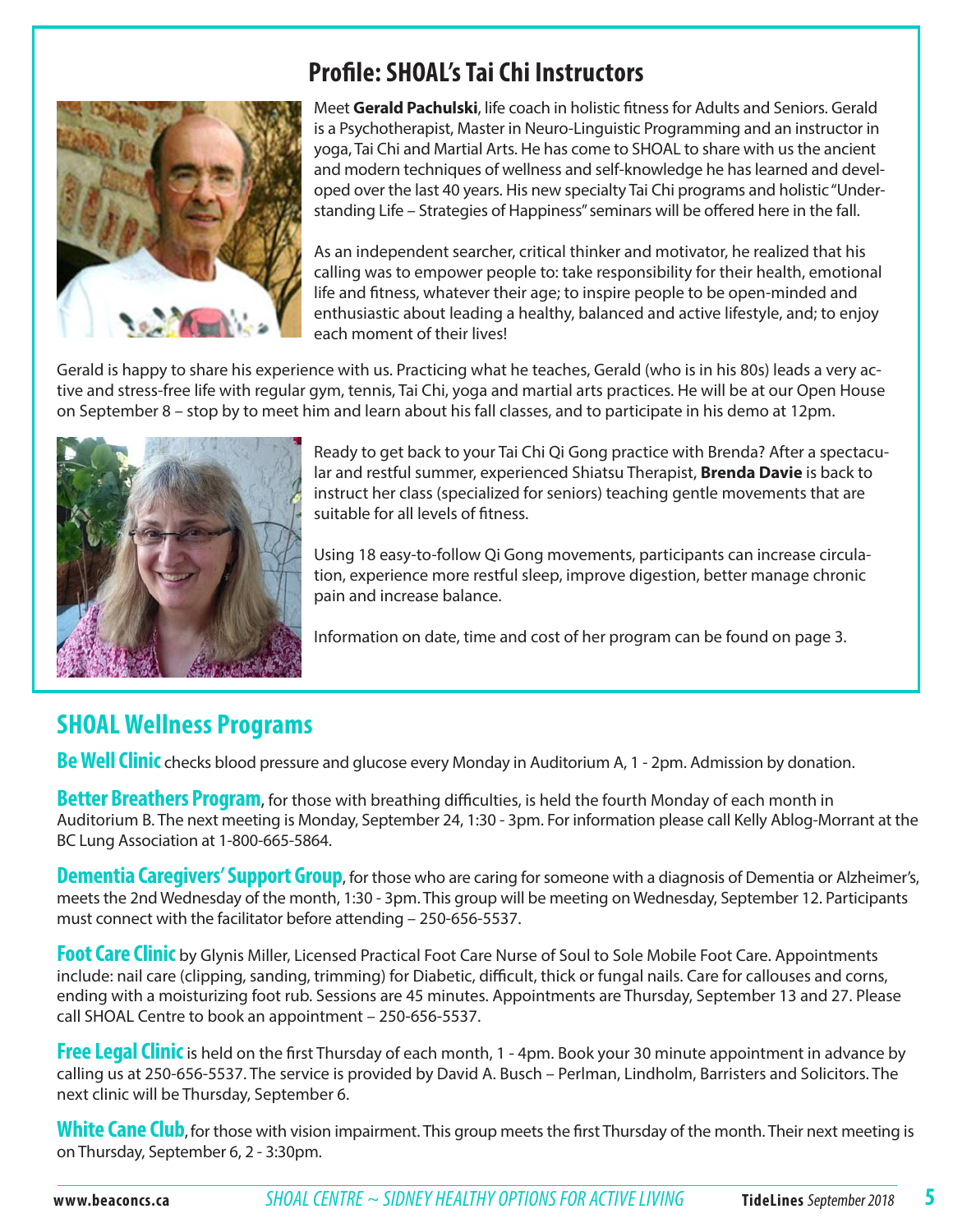

# *Volunteer & YEP News*

**Sara Lawton, Volunteer Services & YEP Coordinator** 

Phone: 250-656-5537 ext. 118 E-mail: slawton@beaconcs.ca

### **YEP News**

### *Happy graduation!*

Summers are bittersweet for the Youth Employment Program (YEP) because we have to say goodbye to so many students who have graduated this year. We are sad to see them leave the program, and yet very excited about their futures. This year YEP will say goodbye to 74 high school graduates who will be pursuing higher education, employment, and/or travel. These students have played an important role by supporting community events and working odd jobs throughout the Saanich Peninsula. It has been a busy year – we are so proud of what they have accomplished and look forward to learning about successes in the future.... Bye for now, but not forever!

If you're interested in hiring a student, don't worry – YEP is already welcoming a new group of excited, committed and talented students and we look forward to many more joining us this fall.

### **Advocacy Service for Seniors**

### *Are you a senior needing help?*

Volunteer advocates provide guidance, information and assistance to Saanich Peninsula seniors. This free and confidential service offered by trained Beacon volunteers will help you find strategies to help. Call 250-656-5537 for an appointment or to arrange to speak with an advocate.

### **Welcome New Volunteers**

**Medical Drivers:** Ellen Wells **Brentwood House:** Mairi Cade-Hemphill **Sluggett House:** Steve Wright **Jeneece Place:** Miranda Kohuch, Liz Olson **Parry Place:** Norah Thomas **Better at Home Shopping Bus:** Johnann Majury **SHOAL Tuck Shop: Margaret Fleury Thrift Shop Brentwood:** Effie Joynt **Thrift Shop Sidney:** Sandra Greenard, Caroline Houston, Anna Wallace **Thrift Shop Quadra:** Lillias Furber, Richard Latte, Patricia Walley **Thrift Shop Pandora:** Rodney Austin, Amy Bender

### **Deb Greenaway, Direct Volunteer Services Coordinator**

Phone: 250-656-5537 ext. 106 E-mail: dgreenaway@beaconcs.ca



**"Coffee's On"** Drop-in coffee morning for our Volunteer Drivers and Schedulers. Drop by the Lounge anytime between 10am and noon. For this month only, it will be on the second Tuesday of the month – **September 11.** Hope to see you there!

# **Better at Home Shopping Trips**

Mondays this month are:

- September 3 No bus trip
- September 10 Uptown
- September 17 Mayfair Mall
- September 24 Uptown

Meet at SHOAL at 11:45am. Please call SHOAL reception at 250-656-5537 to register in advance.

### **Volunteer News**

### *Program for isolated seniors*

Thanks to funding from the Victoria Foundation, SHOAL is pleased to offer a monthly luncheon reaching out to isolated seniors. It's a great opportunity to connect and get informed about local programs and services.

You'll have an opportunity to make new friends over a nutritious home cooked meal, and also be given a meal to take home for another day. If you know of any Saanich Peninsula resident that might enjoy and could benefit from this, please call Deb Greenaway at 250-656-5537, ext. 106.

### **Sidney Single Seniors 55+**

Are you 55 or older and single? The Sidney Single Seniors 55+ might be the perfect fit. Annual membership is \$20.

There are presently about 120 members, both men and women, from the Saanich Peninsula. There are numerous activities, including regular coffee meetings, bowling, putting at "The Ridge", meals at local restaurants, ferry trips, morning walks, picnics and bus trips up-island. To help you decide on joining, please feel free to drop in at one of the meetings, or arrange to attend one of our events.

Activities in September will include our regular meeting on Wednesday, September 19 at 2pm in Auditorium A, SHOAL Centre, as well as dinner at "Boondocks".

For more information call Gillian Else at 250-656-3971 or Gail Smith at 250-893-9764.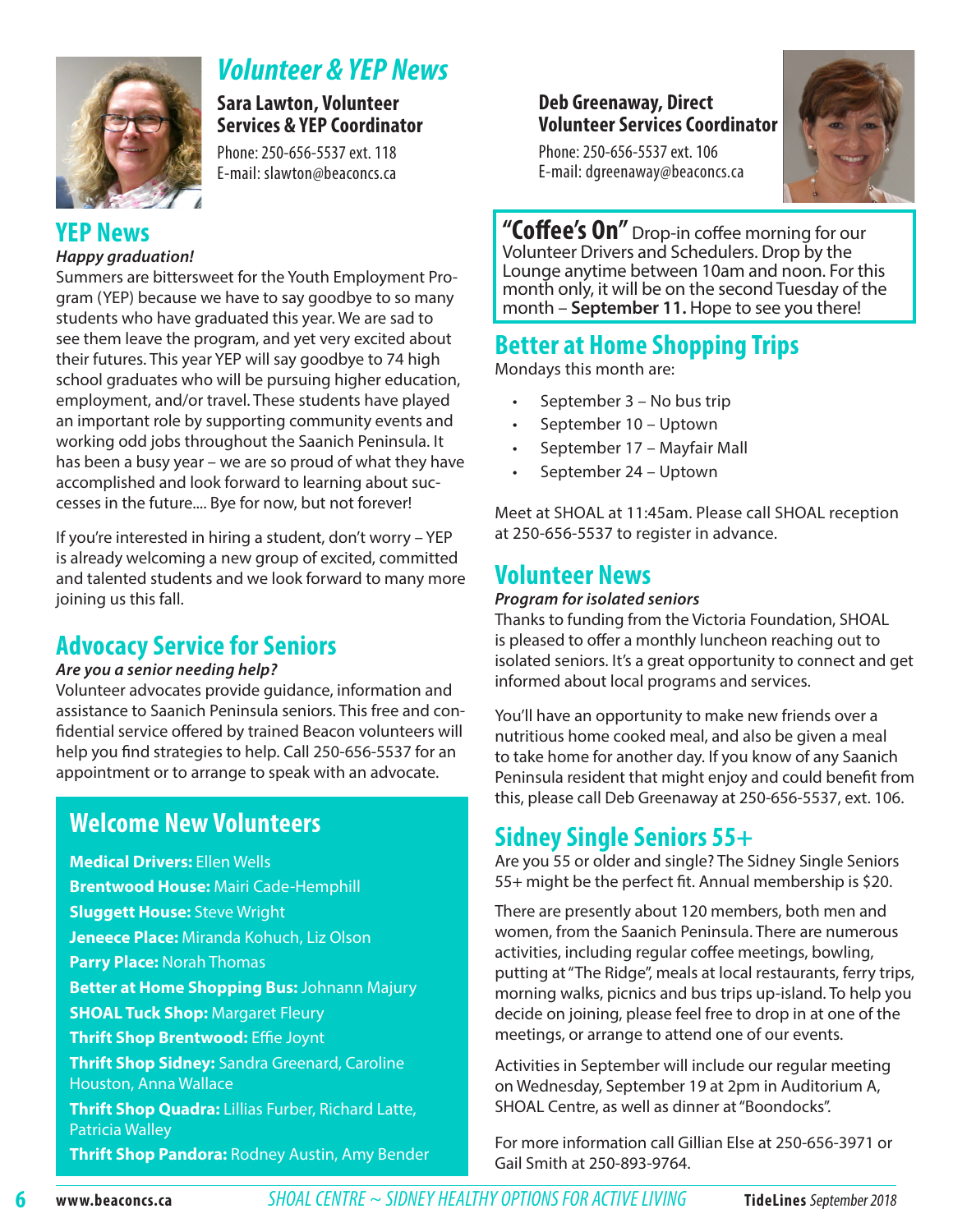# **Spotlight On:** *SHOAL Centre Open House*

Beacon Community Services' mission is to help people and improve lives, and we strive to do that every day at SHOAL. And, we have many services and programs that are meant to do just that!

Some new, exciting programs we have started this year are our shopping bus service providing those who can't easily get out of Sidney the opportunity to go shopping in Victoria, and our Senior Lunch and Learn events, bringing people together with some great food, information and the opportunity to create new friendships. We have also expanded our advocacy program to support seniors as they seek solutions to housing, financial and health related situations.

SHOAL Centre is a great place to stay connected with the community. There are so many ways you can do this; we have a variety of exercise classes, card games, table tennis and so much more! There are many opportunities to meet with friends and have fun. Or, if you want to get involved through volunteerism, we can help you find a great fit and we can turn some of your spare time into social good! Our annual Open House gives you the opportunity to come and check out the many programs and activities you can get involved with. We have tours of the centre, demos of activities, door prizes and free coffee and cookies! Hope to see you there!



*If you want to know more about SHOAL Centre, come to one of our biggest events of the year!*

# **SHOAL Centre Open House Saturday, September 8 • 10am - 2pm • Free Admission**

### **Lots of Door Prizes • Complimentary Refreshments**

### **Free Demos:**

| 10am               | <b>Ukulele Group</b>                      |
|--------------------|-------------------------------------------|
| 10:30am            | Chair Fit/Sit & Stay Fit - Corinne Dibert |
| 10:30am            | <b>Meditation</b>                         |
| 11am               | <b>Bootcamp - Chad Savin</b>              |
| 11:30am            | <b>Balance Booster - Corinne Dibert</b>   |
| 12pm               | Tai Chi - Gerald Pachulski                |
| 12:30pm            | Retrofit Yoga – Sue Troughtan             |
| 1:30 <sub>pm</sub> | <b>Pilates - Chad Savin</b>               |
|                    |                                           |

**On this day only, first time members can purchase a membership for ½ price!**